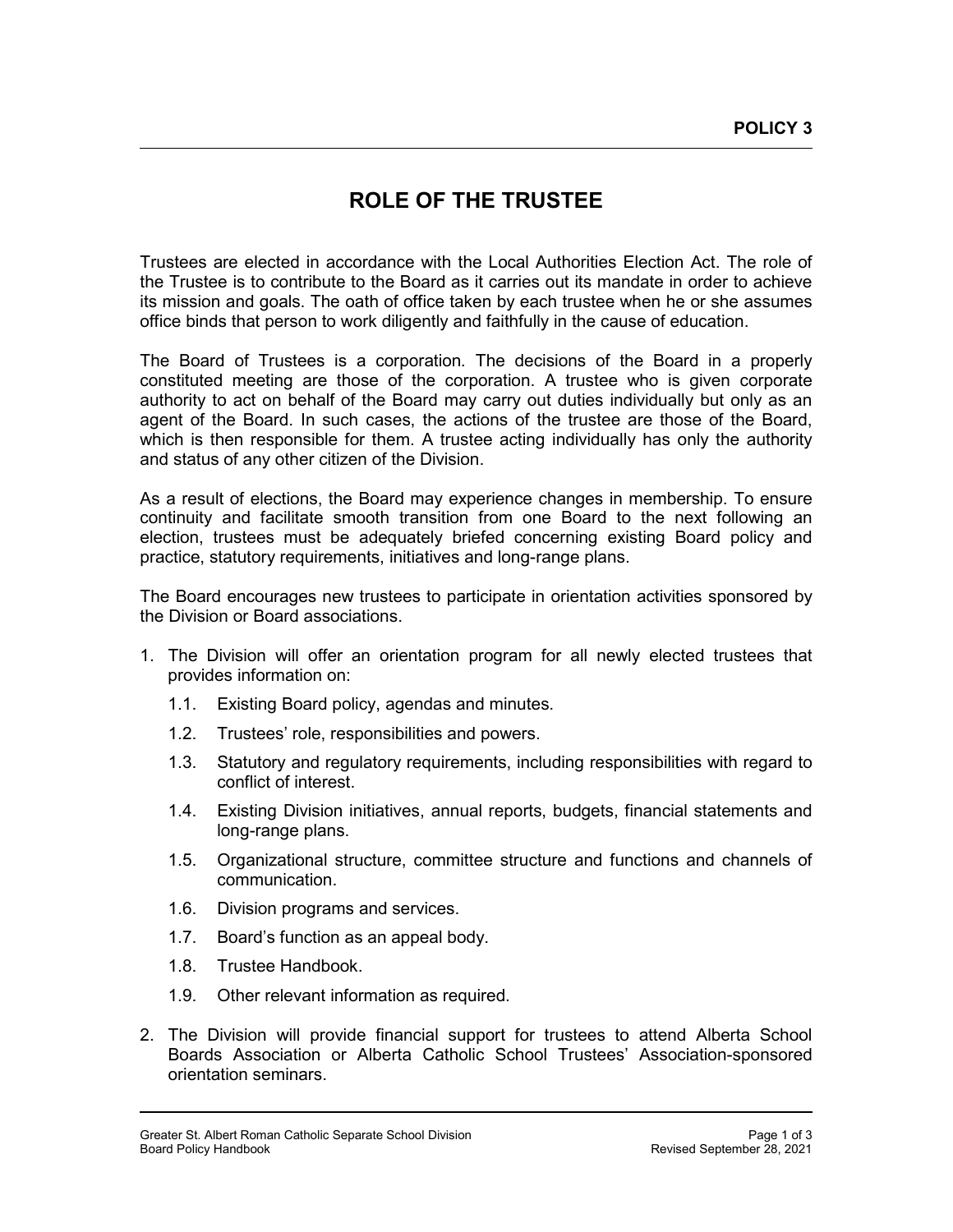- 3. The Board Chair and Superintendent are responsible for developing and implementing the Division's orientation program for newly elected trustees.
- 4. Incumbent trustees and staff members are encouraged to help newly elected trustees become informed about functions, policies, procedures and problems.
- 5. The trustee shall, at the time of assuming office, take and subscribe to the official oath and deposit with the secretary-treasurer.

## **Specific Responsibilities of Individual Trustees**

- 1. Be visible in the Catholic faith community.
- 2. Become familiar with Division policies and procedures, meeting agendas, and reports in order to participate in Board business.
- 3. Refer governance queries, or issues and problems not covered by Board policy, to the Board for corporate discussion and decision.
- 4. Refer administrative matters to the Superintendent. The trustee, upon receiving a complaint from a parent or community member about school operations, will refer the parent or community member back to the school and will inform the Superintendent of this action.
- 5. Keep the Board and Superintendent informed in a timely manner of all matters coming to his/her attention that might impact the Division.
- 6. Participate in, and contribute to, the decisions of the Board in order to provide the best solutions possible for the education of children within the Division.
- 7. Support the decisions of the Board and refrain from making any statements that may give the impression that such a statement reflects the corporate opinion of the Board when it does not.
- 8. When delegated responsibility, will exercise such authority within the defined limits in a responsible and effective way.
- 9. Participate in Board/trustee development sessions so that the quality of leadership and service in the Division can be enhanced.
- 10. Stay current with respect to provincial, national and international educational issues and trends.
- 11. Provide written reports to share information and idea with fellow trustees at the Committee of the Whole meeting that follows a trustee development activity, session, or meeting.